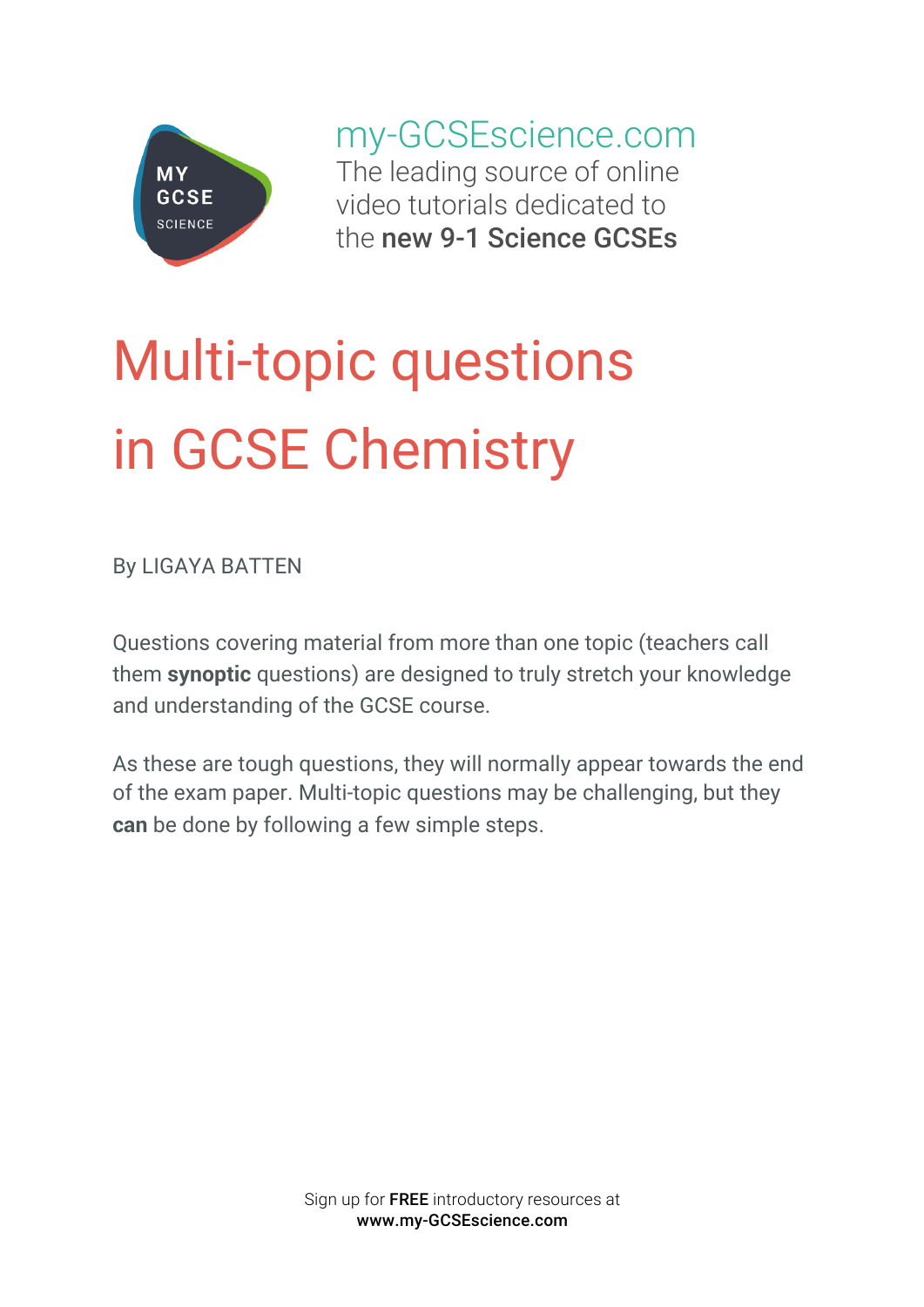# 5-step method for multi-topic questions

# Step 1 – read

Read the entire question carefully. Information that appears further down the page may give you a clue as to how best to tackle an earlier part of the question.

#### Step 2 – breathe

Take a moment to let your mind absorb the information which you've just read, and relax. You've watched My GCSE Science videos, completed the exam-style questions and tackled some past papers. You're in a strong position – this what you've prepared for.

# Step  $3 -$  highlight

Pay close attention to any key words and phrases which appear. Highlight them if you wish. Which topic(s) do they 'belong' to?

#### Step  $4$  – equations

If you've been asked to calculate something, which equations from the topics which you've just identified might you be able to use? Simply writing down the correct equation(s) could get you a mark or two, depending on the mark scheme.

# Step 5 – attempt

Even if you're not sure how to answer the entire question, attempt as much of it as you can. As well as maximising your score, correctly answering part of the question may give you a clue how to deal with the rest of it.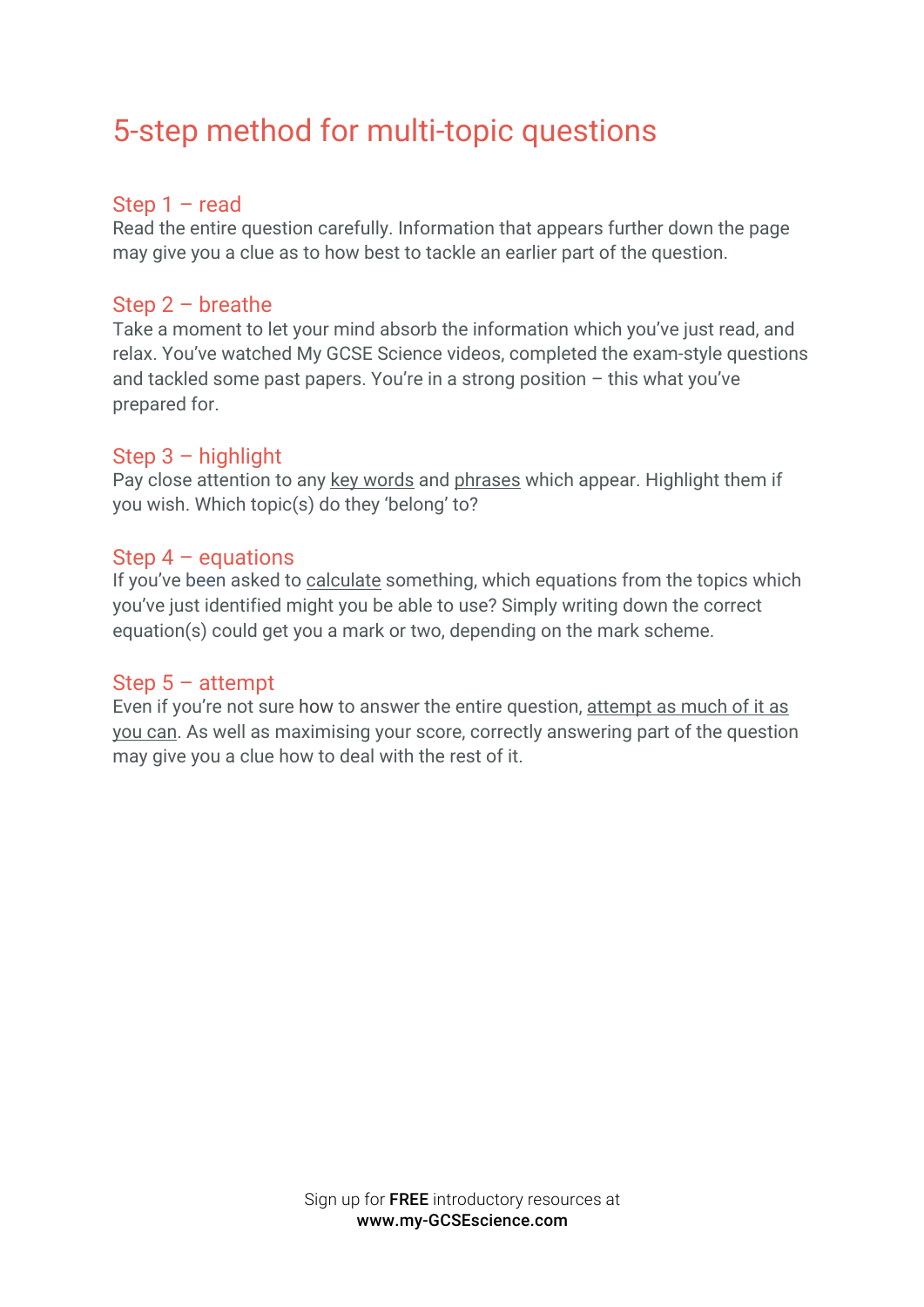#### EXAMPLE.

Titanium is a transition metal.

Titanium is extracted from titanium dioxide in a two stage industrial process.

**Stage 1:**  $TiO_2 + 2C + 2Cl_2 \rightarrow TiCl_4 + 2CO$ **Stage 2:**  $Ticl_4 + 4 Na \rightarrow Ti + 4 NaCl$ 

- a) Suggest **one** hazard associated with **Stage 1**. [1]
- b) Water must be kept away from the reaction in **Stage 2**. Give **one** reason why it would be hazardous if water came into contact with sodium. [1]
- c) Suggest why the reaction in **Stage 2** is carried out in an atmosphere of argon and **not** in air. [2]
- d) Titanium chloride is a liquid at room temperature. Explain why you would **not** expect titanium chloride to be a liquid at room temperature. [3]
- e) In Stage 2, 40 kg of titanium chloride was added to 20 kg of sodium. The equation for the reaction is:

 $Ticl_4 + 4 Na \rightarrow Ti + 4 NaCl$ 

Relative atomic masses  $(Ar)$ : Na = 23 Cl = 35.5 Ti = 48

Explain why titanium chloride is the limiting reactant. You **must** show your working.

# Use the 5-step method

Before you attempt this question, take another look through the 5-step method shown above. Have you read the entire question carefully and highlighted any key words or phrases? Do you know which topics the question is testing, and which equations you might have to use?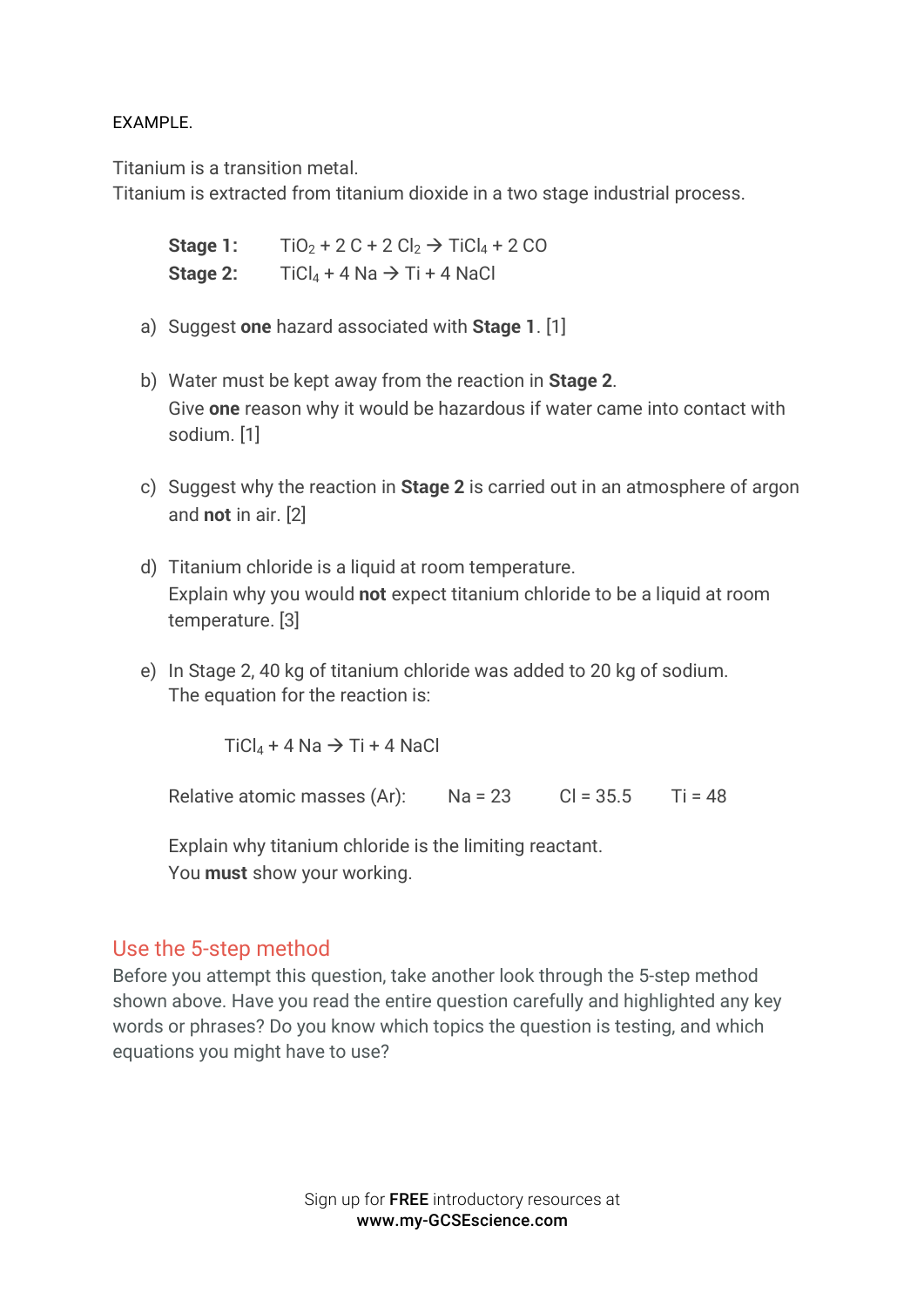You'll have noticed that in Stage 1, one of the reactants (chlorine gas) is a toxic and one of the products (carbon monoxide gas) is also toxic. These gases are covered in the **Group 7 (Halogens)** and the **atmospheric pollutants** topics.

Either gas would be allowed as an answer:

# a) Chlorine (Cl<sub>2</sub>) or carbon monoxide (CO) is **toxic** or **poisonous** [1]

In the next part of the question, you are expected to recall the reactions of **Group 1 metals** with water. Any of the following would be accepted for one mark.

# b) Very exothermic / explosive / violent reaction Produces a corrosive solution Produces hydrogen which is explosive / flammable

Part c) involves comparing an atmosphere of argon (a **noble gas** or **Group 0 element**) to an atmosphere of air. You have learned about this in the **Earth's atmosphere** topic.

c) Argon is unreactive / inert / will not react with the reactants or products [1] Oxygen / water vapour (from the air) would react with sodium or titanium [1]

The next part of the question does not involve the reaction at all. So even if you don't understand the reaction taking place, or you didn't get the answers to the first three questions, there's still all to play for here. However, that's not to say part d) is easy. In fact, less than 8% of students got full marks on it in 2018!

The question states that the TiCl<sub>4</sub> is a liquid at room temperature, but asks you why you should **not** expect it to be a liquid. This was tricky and counter-intuitive to many students.

Part d) is a question about **structure and bonding**, and expects you to notice that titanium chloride is a compound made from a metal and a non-metal, and therefore *should* be an ionic compound [1], which *should* be a solid at room temperature (or have a high melting point) [1] as there are strong bonds between the ions [1].

An alternative approach (which is the flipside to the answer above) would be to say that if titanium chloride is a liquid at room temperature, it must be a small (covalent) molecule [1], with weak forces between molecules [1], but metal chlorides are usually ionic [1].